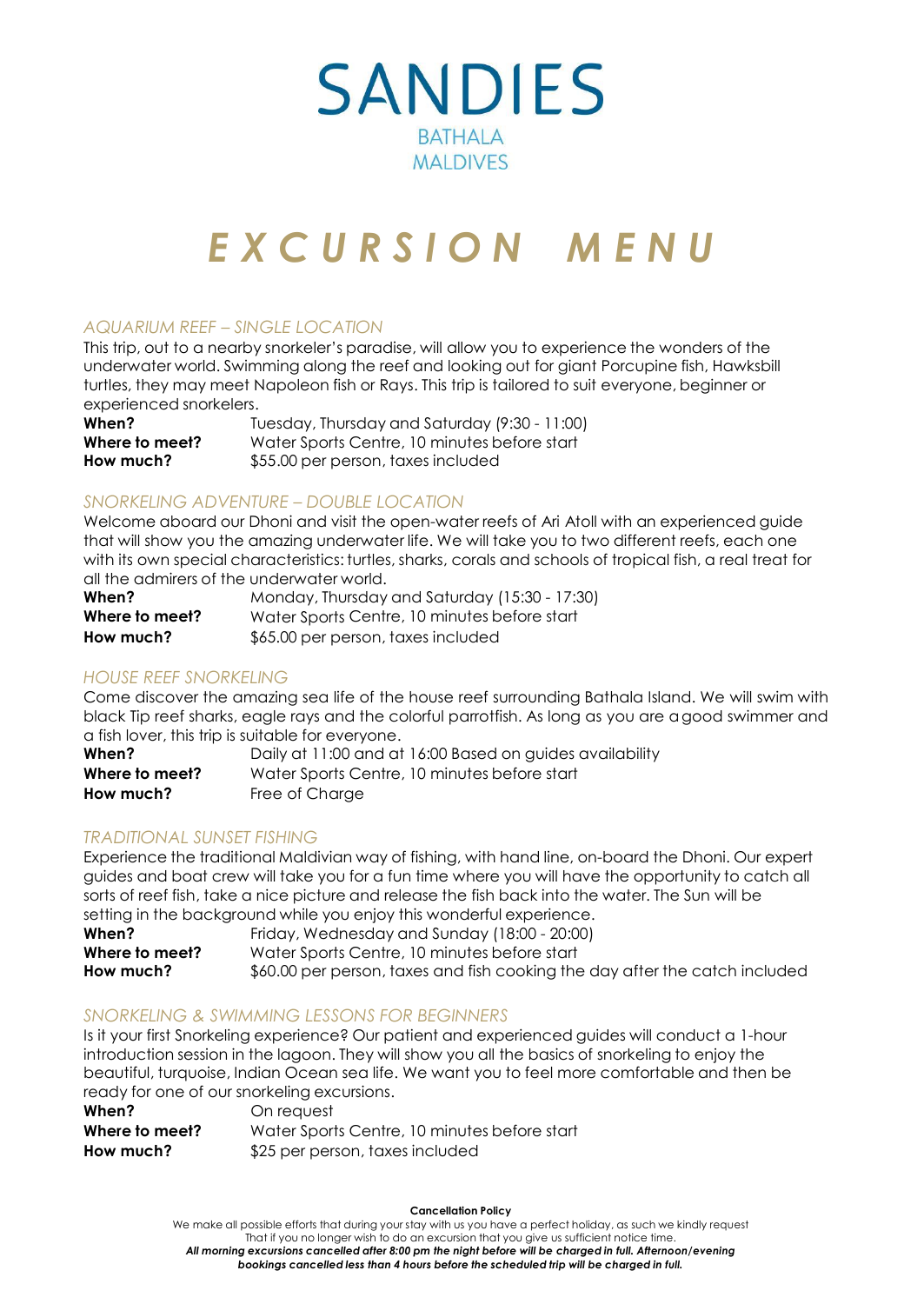

# *E X C U R S I O N M E N U*

### *TURTLES REEF AND SAND BANK*

By Dhoni, the typical Maldivian boat, we will reach the sandbank close to Bathala, Kalu Ghiri, where you can enjoy a fantastic deserted unspoiled beach. Catch the opportunity to see turtles and relax on a stunning stretch of soft white sand; bring with you mask and fins and explore the coral reef below with our experts guides.

| When?          | Monday, Tuesday and Sunday (09:30 - 12:00)   |
|----------------|----------------------------------------------|
| Where to meet? | Water Sports Centre, 10 minutes before start |
| How much?      | \$70.00 per person, taxes included           |

#### *MANTA SAFARI*

Encounter and swim alongside the beautiful Manta Rays. After a 1-hour enchanting trip with our typical Dhoni, we will reach our destination where Mantas swim looking for planktons. Enjoy the best snorkeling experience for unforgettable memories with these gentle giants of the seas.

| When?          | Wednesday, Friday and Sunday (08.45 - 12.45) |
|----------------|----------------------------------------------|
| Where to meet? | Water Sports Centre, 10 minutes before start |
| How much?      | \$75.00 per person, taxes included           |

### *GOLDEN SUNSET CRUISE WITH BUBBLES*

The most relaxing cruise to experience the magical atmosphere that only a sunset over the Indian Ocean can offer. During the cruise, comfortably seated on the upper deck of the Dhoni, we will offer you chef's special canapés, fruits and Italian Sparkling Wine for a unique and memorable aperitif. With a little luck, the silhouettes of dolphins, sunset in the background, will be the star of their photographs. Unforgettable!

| When?          | Tuesday, Thursday, Saturday (18:00 - 20:00)  |
|----------------|----------------------------------------------|
| Where to meet? | Water Sports Centre, 10 minutes before start |
| How much?      | \$80.00 per person, taxes included           |

# *ROMANTIC STARGAZING CRUISE*

Come and experience the beauty of a clear Maldivian evening where the night sky is simply bursting with millions of glittering stars and no light pollution. Lay back on the deck of one of our traditional Dhoni, exceptionally set up for the occasion and chill out while listening light music sipping a refreshing flute of Italian Bubbles enjoying the starlit evening. Sparkling wine and chef's special canapés served during the excursion.

| When?          | On request (21:30 - 23:00)                   |
|----------------|----------------------------------------------|
| Where to meet? | Water Sports Centre, 10 minutes before start |
| How much?      | \$160 per couple, taxes included             |

#### *WHALE SHARK*

We are heading all the way down in our big luxurious speedboat to the south end of Ari Atoll where we have the highest chance to see whale shark. The whale shark is the largest fish species in the world and can grow up to over 12 meters in length. While onboard, enjoy seeing islands and resorts fly by as we make our way down south. Minimum of 10 persons required.

| When?          | On request (08.00 - 13.00)                   |
|----------------|----------------------------------------------|
| Where to meet? | Water Sports Centre, 10 minutes before start |
| How much?      | \$190.00 per person, taxes included          |

#### **Cancellation Policy**

We make all possible efforts that during your stay with us you have a perfect holiday, as such we kindly request That if you no longer wish to do an excursion that you give us sufficient notice time. *All morning excursions cancelled after 8:00 pm the night before will be charged in full. Afternoon/evening bookings cancelled less than 4 hours before the scheduled trip will be charged in full.*